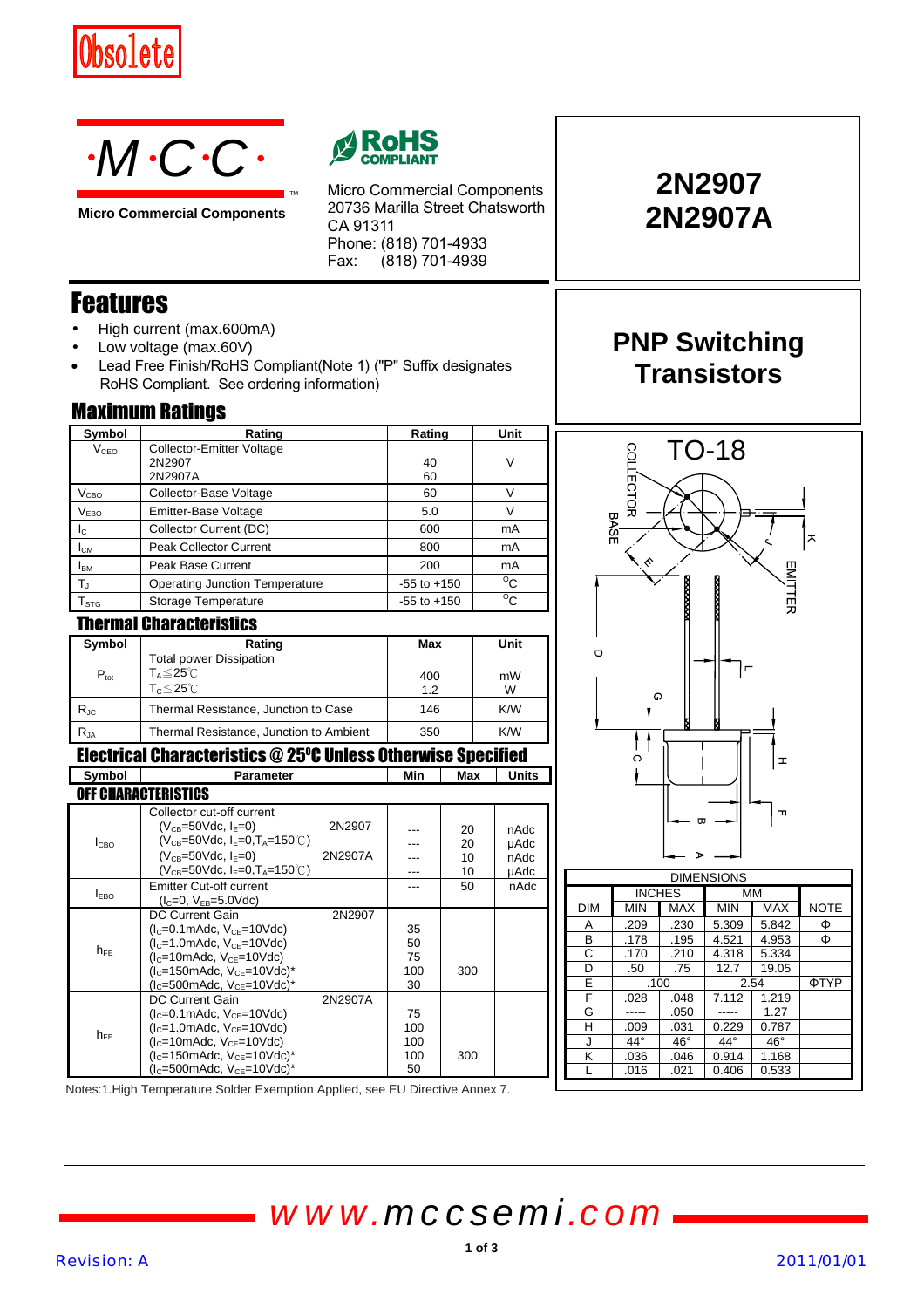

| Symbol                              |                                                                                                                                            | <b>Parameter</b>                                      | Min               | Max               | Units             |  |  |
|-------------------------------------|--------------------------------------------------------------------------------------------------------------------------------------------|-------------------------------------------------------|-------------------|-------------------|-------------------|--|--|
|                                     | <b>ON CHARACTERISTICS*</b>                                                                                                                 |                                                       |                   |                   |                   |  |  |
| $V_{CE(sat)}$                       | Collector-Emitter Saturation Voltage*<br>$(IC=150m$ Adc, I <sub>B</sub> =15m<br>Adc)                                                       |                                                       | ---               | 400               | mVdc              |  |  |
| V <sub>BE(sat)</sub>                | $(IC=500m$ Adc, I <sub>R</sub> =50m<br>Adc)<br>Base-Emitter Saturation Voltage *<br>$(IC=150mAdc, IB=15mAdc)$<br>$(lc=500mAdc, lB=50mAdc)$ |                                                       | ---<br>---<br>--- | 1.6<br>1.3<br>2.6 | Vdc<br>Vdc<br>Vdc |  |  |
| <b>SMALL-SIGNAL CHARACTERISTICS</b> |                                                                                                                                            |                                                       |                   |                   |                   |  |  |
| $C_{OB}$                            | <b>Output Capacitance</b><br>$(V_{CB} = 10$ Vdc, I <sub>E</sub> =ie=0, f=1.0MHz)                                                           |                                                       | ---               | 8.0               | pF                |  |  |
| $f_T$                               | Transistor Frequency*<br>$(l_c=50$ mAdc, $V_{CE}=20$ Vdc, f=100MHz)                                                                        |                                                       | 200               | ---               | MHz               |  |  |
| <b>SWITCHING CHARACTERISTICS</b>    |                                                                                                                                            |                                                       |                   |                   |                   |  |  |
| $T_{d}$                             | Delay Time                                                                                                                                 |                                                       | ---               | 15                | ns                |  |  |
| $t_{r}$                             | <b>Rise Time</b>                                                                                                                           | $I_{\text{CON}}$ =150mAdc,                            | ---               | 35                | ns                |  |  |
| $t_{\rm s}$                         | Storage Time                                                                                                                               | $I_{\text{BON}}$ =15mAdc, $I_{\text{B(off)}}$ =15mAdc | ---               | 250               | ns                |  |  |
| $t_{\rm f}$                         | <b>Fall Time</b>                                                                                                                           |                                                       | ---               | 50                | ns                |  |  |

\* Pulse Test: tp≦300us, Duty Cycle≦2.0%

# *www.mccsemi.com*